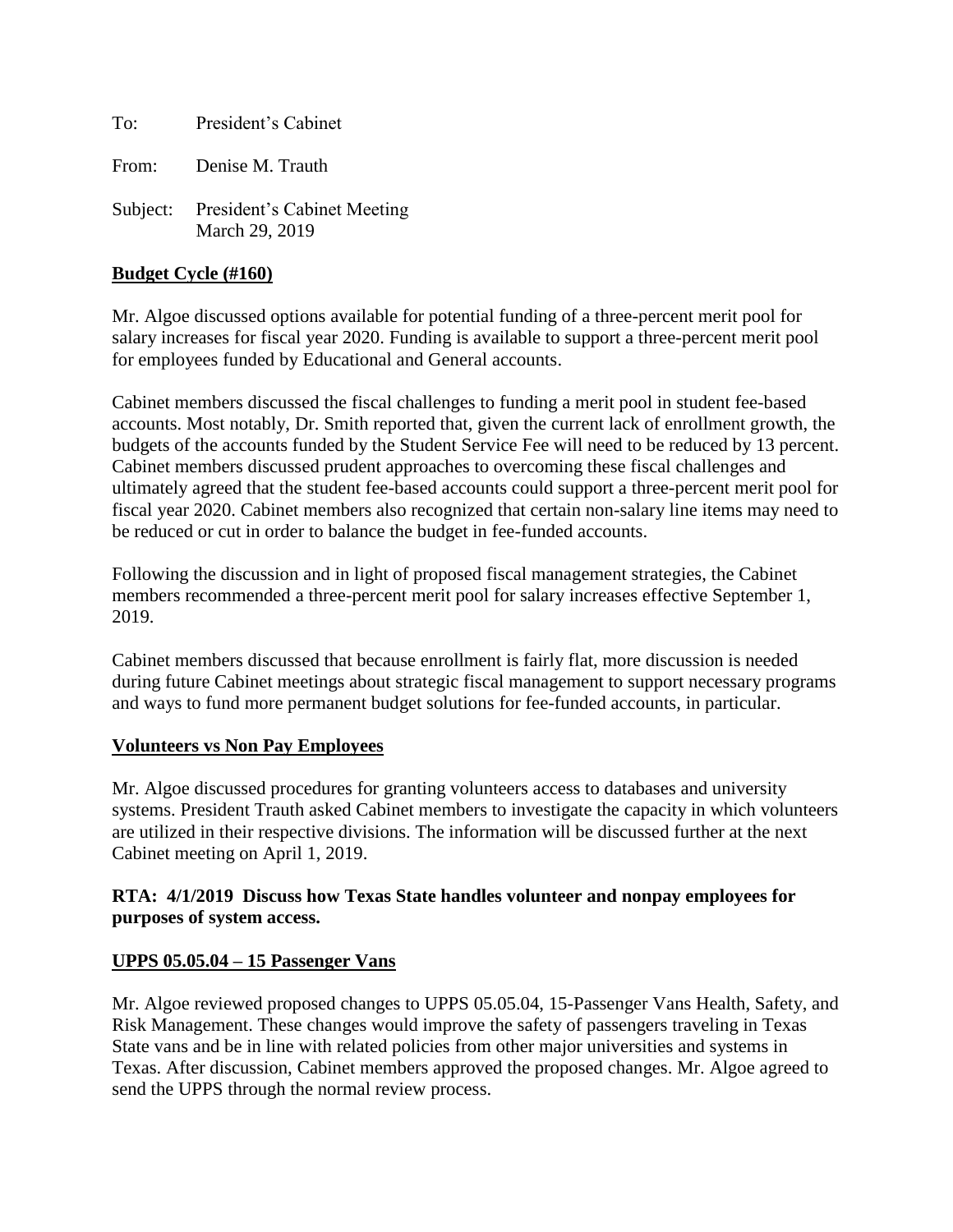## **President's Update (#556)**

President Trauth asked Dr. Smith to provide recommendations for two staff members who would be willing to serve as volunteers on the San Marcos Census Count Committee.

President Trauth provided a legislative update.

# **SACSCOC (#37)**

President Trauth reported that President Trauth, Provost Bourgeois, and Mr. Algoe recently participated in separate Southern Association of Colleges and Schools Commission on Colleges (SACSCOC) site visits and asked each to compile notes. At the President's Cabinet meeting on April 8, 2019, they will share their observations and lessons learned with Cabinet members and guests, Dr. Beth Wuest and Dr. Lisa Garza, who are charged with preparing Texas State for reaffirmation of accreditation by SACSCOC in 2021.

# **Significant Issues (#01)**

Provost Bourgeois reported that compared to the second quarter of fiscal year 2018, restricted research expenditures and total research and development expenditures for the second quarter of fiscal year 2019 were up 5.1 percent and 3.4 percent, respectively.

Provost Bourgeois announced that Dr. Leslie Huling has been named The Texas State University System (TSUS) Chancellor's Faculty Fellow for fiscal year 2020.

Mr. Algoe is working with Provost Bourgeois and staff from Facilities Planning, Design, and Construction to identify an appropriate space for housing the University Police Department. President Trauth requested a separate meeting with the appropriate staff to discuss space needs.

Dr. Breier reported that she had been contacted by a number of alumni and community representatives regarding the status of Saltgrass Restaurant. Mr. Algoe agreed to draft a statement for dissemination regarding the plans for the space that the Saltgrass Restaurant is currently located.

Dr. Smith reported that on March 26, 2019, the course entitled *Texas State University Child Protection Training* was approved for Campus Programs for Minors Training from the Texas Department of State Health Services. The approval is effective until March 22, 2024.

Dr. Smith reported on the status of several searches in her area.

### **Football (#601)**

Dr. Teis distributed the 2019 football schedule. Cabinet members recommended the football game on September 28, 2019, be designated for Family Weekend, and the football game on November 9, 2019, be designated for Homecoming. Dr. Teis discussed the changes in the